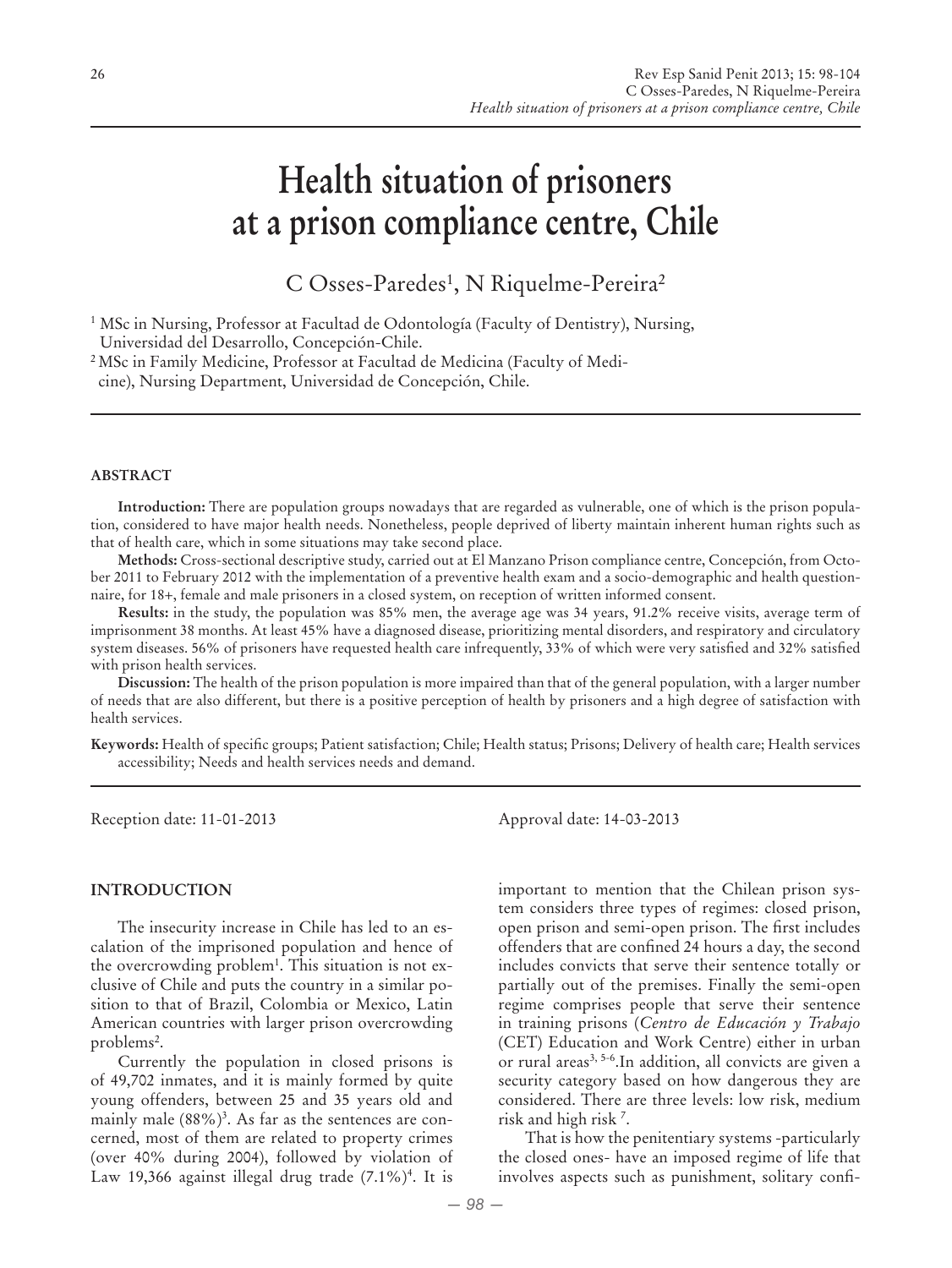nement, isolation, continuous surveillance, just like inmate codes, that cause a loss of contact with their family, friends, real life and a loss of privacy<sup>8</sup>.

### **HEALTH IN PRISONS**

Prison health is a term taken from the legal field that refers to any activity promoted by the prison authorities for the prevention and promotion health among inmates, whose general health needs are greater than those of the community as a whole, resulting in a high demand of primary care services in the correctional facilities. However, the conditions in prison greatly impair the provision of good primary care services<sup>9</sup>.

Prison conditions on their behalf, are characterized by an insalubrious environment with lack of services and deficient supply of drinking water, food, hygiene or healthcare services<sup>10</sup>, within an overcrowded habitat with badly ventilated cells<sup>11</sup>. These conditions contribute to the deterioration of the health of this population, whose members normally come from disadvantaged communities with low health level prior to serving their sentence<sup>11</sup>. In addition these individuals present a high prevalence of diseases, low socioeconomic and cultural levels, as well as an impaired access to healthcare services<sup>12</sup> and the serious difficulties to be admitted to rehabilitation programmes.

On the other hand, the International Covenant on Civil and Political Rights includes in Article 10 that "*All persons deprived of their liberty shall be treated with humanity and with respect for the inherent dignity of the human person*"13 and that is why inmates have the right of freedom, of speech, education, creed and health<sup>14</sup>.

A study carried out in an Andalusian prison<sup>15</sup> found that 72% of the inmates considered that they have a good or a very good health and 32.7% of the prisoners stated that they pursue medical assistance once or more times a month. 43% of the convicted population informed that they suffer a chronic disease, mainly the infections by HIV (19.2 %) and hepatitis C (18.2 %). On the other hand, this population is more likely to die more prematurely than the same age general population, due to violence, diseases or psychiatric problems<sup>16</sup>. If we consider all the aforementioned aspects, and in virtue of the scarce information regarding the health status of the imprisoned Chilean population, which was not considered in the national health survey<sup>17</sup> performed in 2009-2010, we intend to portray the inmates' health situation and their satisfaction with the healthcare provided within the correctional facility of *El Manzano*, in Concepción.

## **MATERIAL AND METHODS**

The present study was carried out by using a cross-sectional descriptive model that included 141 inmates hosted in a closed regime in El Manzano Prison Compliance Center, in Concepción, from October 2011 to February 2012, who were selected by means of stratified random sampling in 9 male wards and in 3 female wards. The inclusion criteria comprised the following: inmates hosted in closed regime, over 18 years old, both female and male inmates, charged or already convicted, including hospitalized inmates. The selection was carried out in coordination with the prison's officers and healthcare staff.

All the inmates in open or semi-open prison regimes, with aggressive behavior, in solitary confinement or segregation units, or those who presented any kind of cognitive impairment were excluded from the sampling.

For the compilation of the information a questionnaire on both the criminal and medical records was provided, after expert validation with an average Ka of 0.89, along with the Preventive Medical Examination (PME). The medical record was considered the variable of the study and took into account aspects such as: morbidity, blood pressure, cholesterol blood levels, glycemia, continuous intake of medicines, smoking, physical activity, perception of previous and current health status, weight fluctuations, and metabolic syndrome. Metabolic syndrome is a combination of medical disorders or factors that increase the risk of developing cardiovascular disease and that is defined as having at least ONE/TWO of the following: central obesity (defined as waist circumference >102 cm in males, >88 cm in females), high blood pressure (BP>140/90mmHg), fasting glucose levels > 110 mg/ dl, triglycerides > 150mg/ dl, and HDL cholesterol < 40 mg/dl in males or  $<$  50 mg/dl in females<sup>18</sup>. Finally other factors will be considered such as health satisfaction, preventive examination conclusions and the number of times that the individuals requested medical assistance throughout the previous year, classified as: always (over 15 consultations), usually (10-15 consultations), frequently (3-9 consultations), rarely (less than 3) or never.

To carry out the study, Ezequiel Emmanuel's ethical considerations<sup>19</sup> were used, paying special attention to the informed consent, and with the approval of the ethics committee of the Faculty of Medicine of the University of Concepción, Chile, and with the Chilean Gendarmerie Regional Director's permission. Hence, due to the fact of being a special population, because of its vulnerability, the principles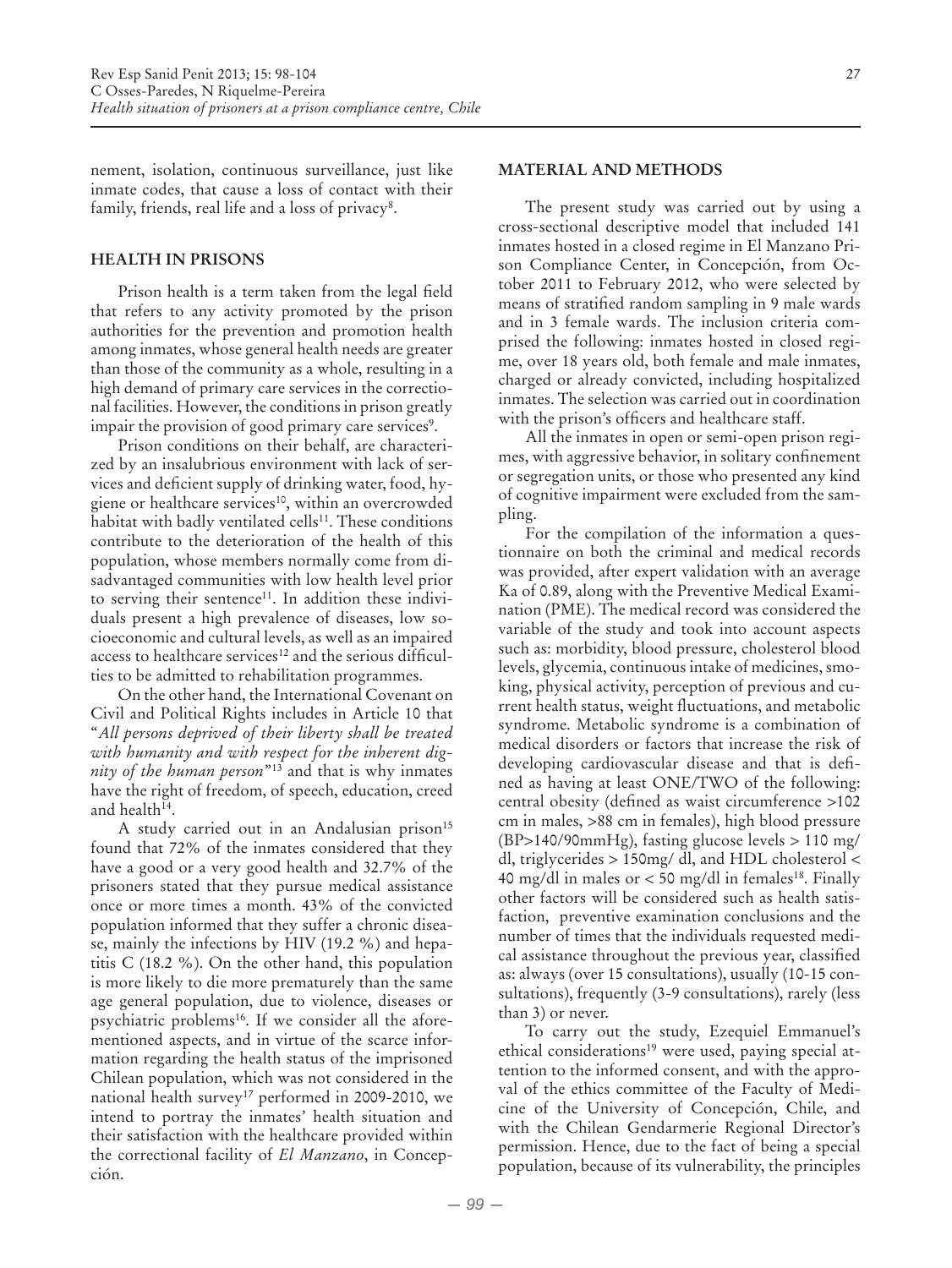of the Helsinki's Declaration were considered, which includes the protection of legally incapacitated individuals. Further, this project is supported by IdeaIncuba; High technology business incubator from the Concepción University, that depends of the Research Directorate and that receives funds from INNOVA BÍOBÍO, Technology Innovation Fund Committee of the Bío Bío Region, with the purpose of promoting innovation, technology transfer and capacity in the Bío Bío Region, through the support of thesis or final undergraduate or postgraduate education projects.

All the compiled information was used to build a database in SPSS v 15.0, to which both filtering and exploratory data analysis were applied for doing the descriptive statistical analysis with measures of central tendency and absolute and relative frequency distributions.

## **RESULTS**

Regarding the gender composition of the sampling, 85% of the inmates were men and the remaining 15% women. The average age was 33.8 years old, and the most common age was 24 years old. 73% of the surveyed population was in prison serving their sentence, while the remaining 27% were defendants waiting for verdict.

On average, prisoners had been confined for 38 months, the inmate with a shorter period of imprisonment had been incarcerated for less than a month, and the one that had been imprisoned for longer had been jailed 264 months ago. The average sentence prisoners must serve is of 67 months, being the maximum sentence of 360 months.

91.2 % of the convicted population received visits; 64.5 % of these, received visits every time it was possible, 12.5% received visits once a month, 12.1 % were visited irregularly, while 2.1 % received annual visits.

49% of the imprisoned population had a medium risk profile, while another important 28% of the offenders had a high risk profile. 15% presented a low risk profile and 8% had not been classified yet.

## **MEDICAL HISTORY**

45% of the interviewed imprisoned population presented at least one formally diagnosed disease.

According to the presented pathologies, the highest prevalence was that of mental disorders, including epilepsy, schizophrenia and intellectual impairment, followed by respiratory diseases- specially asthma- diseases of the circulatory system such as high blood pressure, dyslipidemia, and diabetes mellitus. It is also important to point out the high proportion of inmates with digestive diseases mainly characterized by gastritis and peptic ulcers.

With regard to the use of medicines, 28% of the inmates related that they permanently took some kind of medicine.

In relation to the parameters of the inmates that presented some kind of disorder, the systolic blood pressure (SBP) was more affected than the diastolic blood pressure (DBP), however as a whole only 11% of them presented readings of pressure in the range of 140/90mmHg. HLD Cholesterol levels along with triglycerides were the laboratory tests that were most affected, followed by VLDL, total cholesterol and glycemia.

The imprisoned population tended to have a sedentary lifestyle, at the same time, 74.5% of the inmates notified weight fluctuations since they had entered the correctional facility: 55.2 % had gained weight and 44.8 % had lost weight. On the other hand, there was a relevant proportion of inmates with metabolic syndrome (19.9 %). 11% expressed to have had high-risk sexual activity during the last 6 months, at the same time 17% reported coughing for over a fortnight, and 62.4% smoked.

Considering an assessment scale ranged between 0 and 10, with 0 being the worst health status and 10 being the best perceived health status, there was a slight difference in the perception of the inmates' current health status (average 7.07) versus the perception they had prior to incarceration (average 6.69), being the current perception of health status better weighted and presenting more pronounced fluctuations than the previous health condition.

74% of the total population had experienced some weight fluctuation during incarceration, 55% of whom had gained weight and the remaining 45% had lost it. The majority of inmates rarely pursued medical assistance (56 %) and 15.6 % did so with some frequency. On the other hand, 13.5 % of inmates had never requested healthcare while in prison. Only 12.8 % and 3% had requested medical care on a usual basis and whenever they had needed it, respectively.

Of those inmates who had never sought medical assistance, a tendency to have a good level of satisfaction was observed (33% were very satisfied and 32% satisfied). On the other hand, 25% considered the healthcare provided "neither good nor bad", only 4% were quite unhappy and 6% were very disappointed.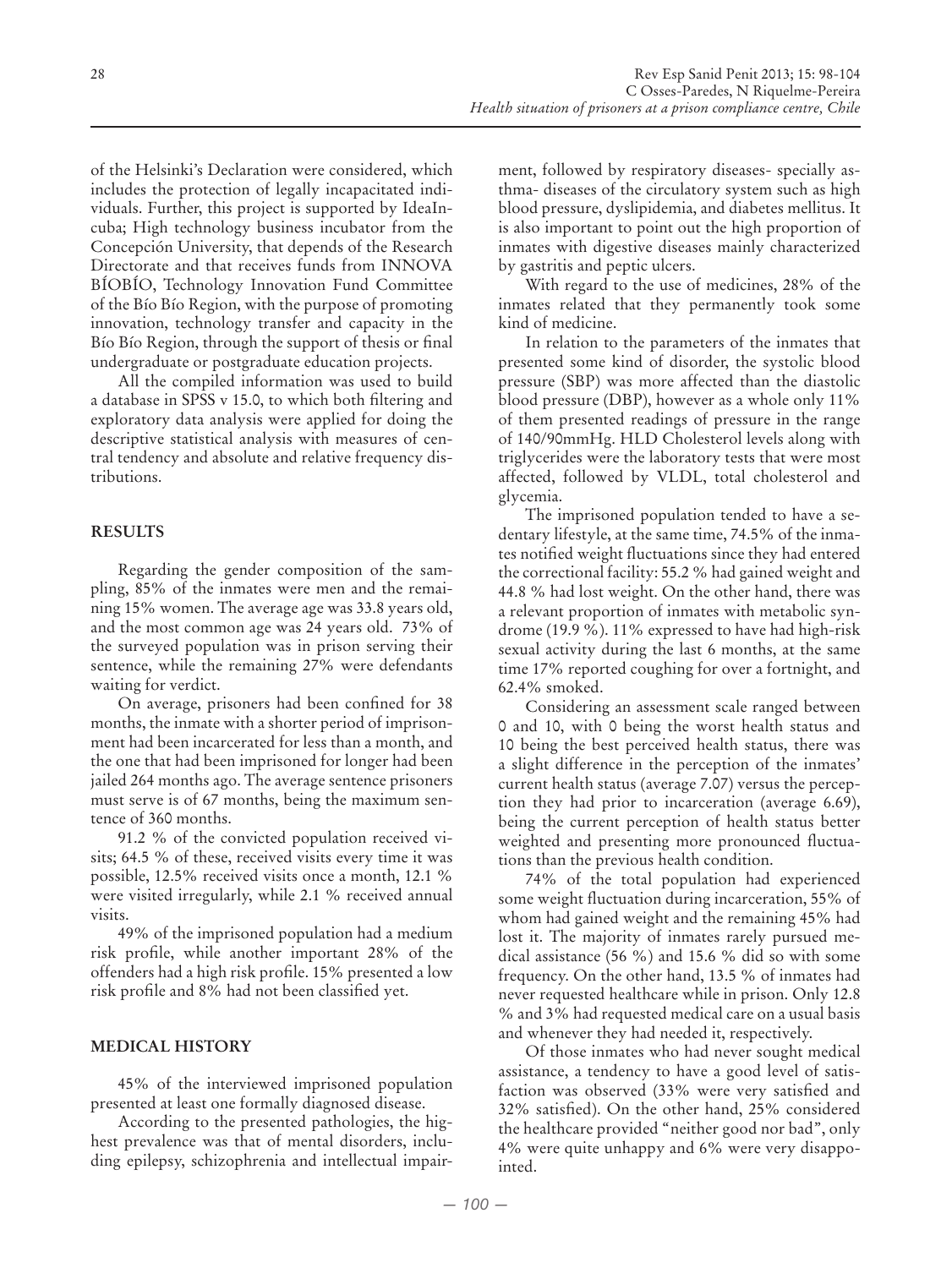Finally, 23% of the respondents reported to have undergone a preventive examination during their imprisonment.

#### **DISCUSSION**

The confined population is mainly formed by male young adults, who are supposed to suffer from lesser diseases. However, it is noteworthy that 45% of prisoners have at least one formally diagnosed disease, which coincides with what was reported by Oviedo<sup>15</sup>.

This is how the inmates' health has become a controversial matter, prone to suffering several diseases, and poorer than that of the general population, with a high prevalence of mental disorders, non-communicable chronic diseases and a significant proportion of infectious diseases. Also, it can be observed that female inmates suffer a slightly worst deterioration in their health than male inmates.

There is a low regular consumption of medicines within the correctional facility (28%). However, inmates have reported an irregular use of drugs. These drugs were provided by visitors and introduced illegally, with a prevalent use of painkillers and benzodiazepines.

Inside the correctional facility, inmates tend to be overweight or obese, this fact coincides with the results presented by Palomo *et al*. 20 Nonetheless these rates were higher for the Chilean female population.

This nutritional status can be explained by the prison's diet, a poorly balanced diet high in carbohydrates and low in proteins. Another important factor is the high rate of sedentary habits. However, these sedentary habits were lower than those found by Vaquiro<sup>21</sup>, but higher than the ones presented in the study of Palomo *et al*20.

The aforementioned can be determined by the weight gain experienced by inmates after their admission to prison. Something similar is observed with the

Table 1: Altered parameters within inmates

|                          | Normal    |      | Altered   |      | Total |
|--------------------------|-----------|------|-----------|------|-------|
|                          | Frequency | $\%$ | Frecuency | $\%$ |       |
| Systolic blood pressure  | 127       | 90.1 | 14        | 9.9  |       |
| Diastolic blood pressure | 136       | 96.5 | 5         | 3.5  |       |
| Total cholesterol        | 119       | 84.4 | 22        | 15.6 |       |
| <b>LDL</b>               | 140       | 99.3 |           | 0.7  |       |
| <b>HDL</b>               | 77        | 54.6 | 64        | 45.4 | 141   |
| Triglycerides            | 77        | 54.6 | 64        | 45.4 |       |
| <b>VLDL</b>              | 104       | 73.8 | 37        | 26.2 |       |
| Glycemia                 | 124       | 87.9 | 17        | 12.1 |       |
| Abdominal obesity        | 112       | 79.4 | 29        | 20.6 |       |



Frequency

Figure 1: Classification of diseases presented by inmates according to ICD-10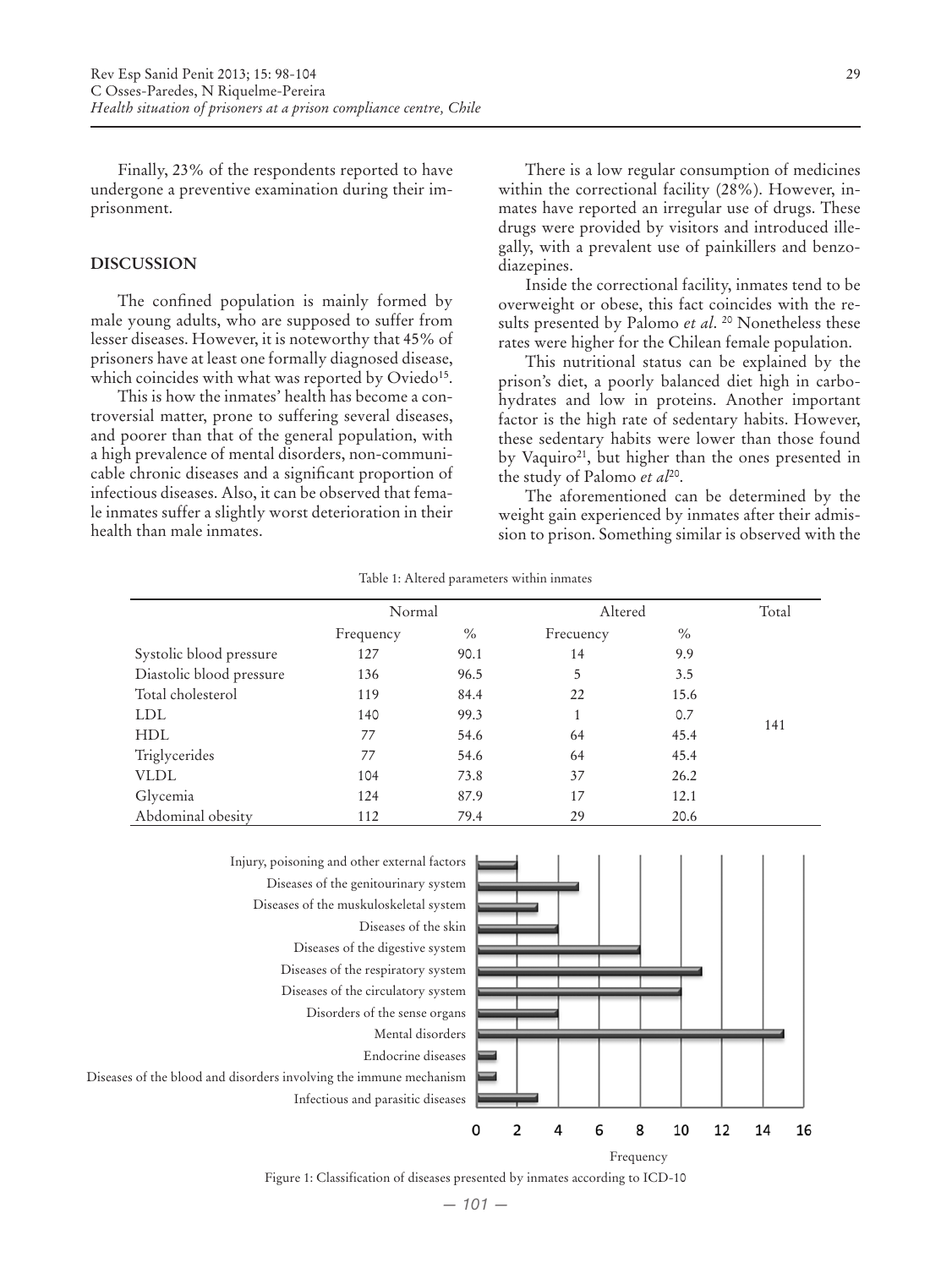

Figure 2: Perception of health among inmates

waist circumference, yet, only women had a deviated average value but not the men. This corresponds to what is reported by the diagnosis based on the inmates' health needs<sup>22</sup>.

One of every ten inmates presented altered blood pressure, and one of every two presented altered triglycerides and HDL levels. These parameters are in close relation with lifestyle, and entail that 1 in every 5 prisoners will suffer from metabolic syndrome. However, this proportion is less than half the rate estimated in a study carried out in Huelva<sup>23</sup>. It should be noted that in this case, the inmates were unaware of their altered health status, and therefore they were derived to the cardiovascular preprogram for preventing more deterioration in their overall health. The preceding facts partially coincide with the results of Palomo *et al*<sup>19</sup>, showing therefore the specific and different particularities of the imprisoned population, who despite sharing similar risk factors with the general population, have a completely different significance and proportion to those observed in the latter.

In the field of sexual activity, one in every ten inmates reported to have had unsafe sexual intercourse: figures that coincide with the results presented by Ortiz and Montiel<sup>19</sup>, regarding sexual activity with over one partner in the last 6 months, intercourse without the use of condoms and to a lesser extent, associated to practices between members of the same gender.

Regarding smoking, we must note that it is allowed to smoke inside the facility and high cigarette consumption is observed, almost twice the estimated by Palomo *et al*19. Those who did not smoke before confinement started smoking once in prison, and those who already smoked, increased the number of cigarettes smoked.

Despite all of the above, there is a perception of being healthy, similar to what points out the study conducted in the Andalusian prison. Still it is contrary to what the Spanish report for the quality assessment of healthcare services <sup>9</sup> concludes. It should be noted that prevention and promotion activities within the prison are scarce.

Despite this, request for medical assistance is low, fact that can be justified because of an impaired access by gendarmes. Yet it is well valued by the inmates who claim that the aspect that should be improved is a more respectful treatment by the healthcare staff. Special emphasis was reported on physicians and on the convenient access to healthcare. It should be noted that inmates do not have the right to choose the care they receive, and this aggravates the inequality in health.

Finally, the facility acts as a protective factor against drug and alcohol use. However, diet, physical activity and smoking, are key factors that need further attention in order to improve the quality of life of the convicted population. It is therefore suggested to approach in future researches the social determinants of health in the imprisoned population. In addition,

|                              | Yes       |      | $\rm No$  |      |
|------------------------------|-----------|------|-----------|------|
|                              | Frequency | $\%$ | Frequency | $\%$ |
| Sedentary lifestyle          | 83        | 58.9 | 58        | 41.1 |
| Weight fluctuations          | 105       | 74.5 | 36        | 25.5 |
| Weight gain/loss             | 58        | 55.2 | 47        | 44.8 |
| Metabolic syndrome           | 28        | 19.9 | 113       | 80.1 |
| High risk sexual intercourse | 16        | 11.3 | 125       | 88.7 |
| Coughing for over 15 days    | 24        | 17   | 117       | 83   |
| Smoking                      | 88        | 62.4 | 53        | 37.6 |

Table 2: Other risk factors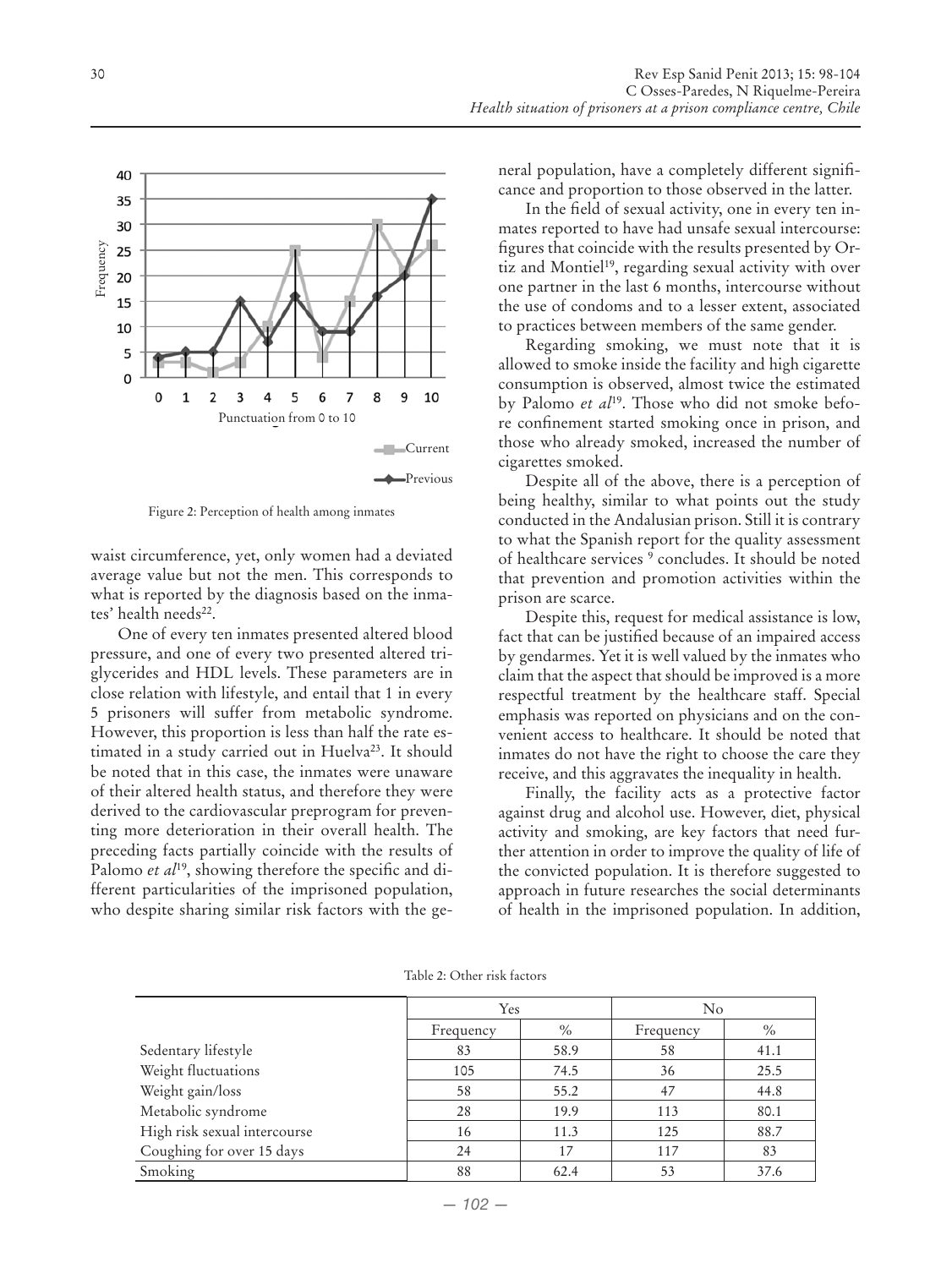it would be worthwhile to increase the sample size in order to minimize the error and make it closer to 5%, and not to 7.9 %, which was the degree of error of the present study, subject to the available funds for this research.

## **CORRESPONDENCE**

Claudido Osses-Paredes

Teacher in Dental Science School, Nursing Degree, Universidad del Desarrollo, Concepción-Chile. E-mail: closses.f@gmail.com

# **BIBLIOGRAPHIC REFERENCES**

- 1. Situación de los derechos humanos en Chile. En: Instituto Nacional Derechos Humanos, Informe anual 2010. Santiago de Chile: INDH; 2010. p. 139.
- 2. Situación de los derechos humanos en Chile. En: Instituto Nacional Derechos Humanos, Informe Anual 2011. Santiago de Chile: INDH; 2011. p. 21-32.
- 3. Gendarmería de Chile. Sección Estadísticas [Internet]. Santiago de Chile: Gendarmería; ca2012 [citado 20 de agosto de 2012]. Disponible en: http://www.gendarmeria.gob.cl/
- 4. Foro de Expertos. Diagnóstico de la Seguridad Ciudadana en Chile. Santiago de Chile: Ministerio del Interior; 2004.
- 5. Darmmet L. El sistema penitenciario en Chile: desafíos para el nuevo modelo público-privado [Internet]. Santiago de Chile: FLACSO; 2006 [citado 22 agosto de 2012]. Disponible en: http:// new.flacso.cl/home/images/extension/congreso/ lasa2006-sistema-penitenciario.pdf
- 6. Grupo de enlace CLADEM en Chile. Informe de mujeres privadas de libertad en Chile. Santiago de Chile: CLADEM; 2006.
- 7. Gendarmería de Chile. Sección Estadísticas [Internet]. Santiago de Chile: Gendarmería; ca2012 [citado 20 de agosto de 2012]. Disponible en: http://www.gendarmeria.gob.cl/
- 8. Coninx R, Maher D, Reyes H, Grzemska M. Tuberculosis in prisons in countries with high prevalence. BMJ 2000; 320:440-2.
- 9. Ministerio del Interior. Calidad asistencial en sanidad penitenciaria en España, Mayo de 2010 [Internet]. Madrid: Ministerio del Interior; 2010 [citado 20 de agosto 2012]. Disponible en: http:// www.institucionpenitenciaria.es/web/export/

sites/default/datos/descargables/bEpidemiologicos/SACACOORDINACINONDESANI-DAD9-4-10.pdf

- 10. Comisión IDH, visita in loco número 78 a Haití realizada el 21 y 25 de agosto de 2008. Washington: CIDH; 2008 [citado 20 de agosto 2012]. Disponible en http://www.oas.org/es/cidh/actividades/visitas\_todas.asp
- 11. Ortiz C., Montiel J. Sistema penitenciario; necesidades en salud en el CERESO de Pancho Viejo, Veracruz. Tesis maestría salud pública. Veracruz: Instituto de salud pública. Universidad Veracruzana; 2008.
- 12. Minchón H, Domínguez J, Delgado G. Educación para la salud en centros penitenciarios: evaluación de una experiencia en personas con diabetes Rev Esp Sanid Penit. 2009; 11: p. 73-9.
- 13. Oficina del Alto Comisionado de las Naciones Unidas para los Derechos Humanos [Internet]. Nueva York: OACDH: 1966 [actualizado 2010; citado 20 agosto 2012]. Pacto internacional de derechos civiles y políticos; [aprox. 10 pantallas]. Disponible en: http://www2.ohchr.org/spanish/ law/ccpr.htm
- 14. MacFarlane I. The development of healthcare services for diabetic prisoners. Postgrad Med J. 1996; 72(846): p. 214-7.
- 15. Oviedo E, March J, Ramos M, Ballesta R, Prieto M. Percepción del estado de salud y utilización de servicios sanitarios por parte de las personas internas en una prisión andaluza, 1999. Revista Española de Salud Pública. 2005; 79 (1): 35-46.
- 16. Condon L, Gill H, Harris F. Review A review of prison health and its implications for primary care nursing in England and Wales: the research evidence. J Clin Nurs. 2007 Jul; 16(7): p. 1201-9.
- 17. Epi.minsal.cl [Internet].Santiago de Chile: MIN-SAL, División de Planificación Sanitaria; c2012 [citado 08 enero 2012]. Disponible en: epi.minsal. cl.
- 18. Ministerio de Salud. Guía clínica examen medicina preventiva. Santiago de Chile: Minsal; 2008.
- 19. Lolas F, Quezada A. Pautas éticas de investigación en sujetos humanos: nuevas perspectivas. Santiago de Chile: OPS-OMS; 2003.
- 20. Palomo I, Icaza G, Mujica V, Núñez L, Leiva E, Vásquez M et al. Prevalencia de factores de Riesco cardiovascular clásicos en población adulta de Talca, Chile 2005. Rev Med Chile. 2007; 135(7):p. 904-12.
- 21. Vaquiro S. Factores de riesgo cardiovascular y percepción de salud en cuidadoras del programa postrado, Cesfam penco, tesis para optar al grado